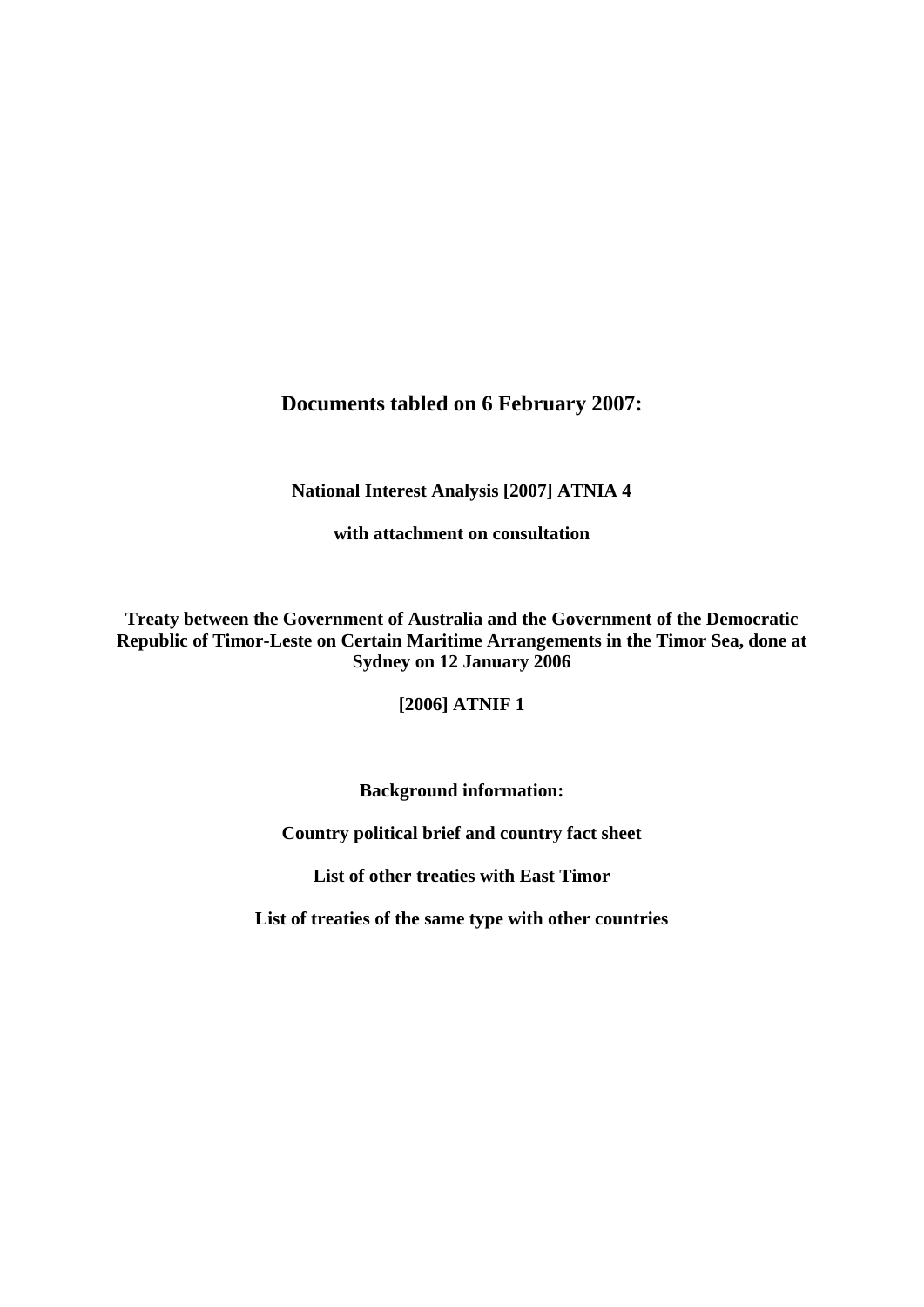#### **NATIONAL INTEREST ANALYSIS: CATEGORY 1 TREATY**

#### **SUMMARY PAGE**

## **Treaty between the Government of Australia and the Government of the Democratic Republic of Timor-Leste on Certain Maritime Arrangements in the Timor Sea, done at Sydney on 12 January 2006 [2006] ATNIF 1**

#### **Nature and timing of proposed treaty action**

1. It is proposed to bring into force the Treaty between the Government of Australia and the Government of the Democratic Republic of Timor-Leste on Certain Maritime Arrangements in the Timor Sea (CMATS Treaty). The Treaty was signed on 12 January 2006 in Sydney. The Government aims to bring the CMATS Treaty into force as soon as possible.

2. The CMATS Treaty will enter into force when Australia and East Timor exchange notes pursuant to Article 13 confirming that all domestic requirements to give effect to the Treaty have been met.

3. It is intended to bring the CMATS Treaty into force at the same time as the Agreement between the Government of Australia and the Government of the Democratic Republic of Timor-Leste Relating to the Unitisation of the Sunrise and Troubadour Fields [2003] ATNIF 6 (Sunrise IUA).

#### **Overview and national interest summary**

4. Once in force, the CMATS Treaty will allow the exploitation of the Greater Sunrise gas and condensate reservoirs to proceed without prejudicing the position of either country on their maritime boundary claims. Both Australia and East Timor will be bound by the Treaty to refrain from asserting or pursuing their claims to rights, jurisdiction or maritime boundaries, in relation to the other, for 50 years. The Joint Petroleum Development Area (JPDA) established pursuant to the Timor Sea Treaty [2003] ATS 13 is not affected by the CMATS Treaty or the Sunrise IUA. Consistent with the CMATS Treaty and associated side-letters, Australia will be able to continue regulating and authorising petroleum activities outside of the JPDA and south of the 1972 Australia-Indonesia seabed boundary.

5. It is in Australia's interest to create a long-term stable legal environment for the exploration and exploitation of petroleum resources in the Timor Sea between Australia and East Timor, without prejudicing either country's maritime claims in the Timor Sea.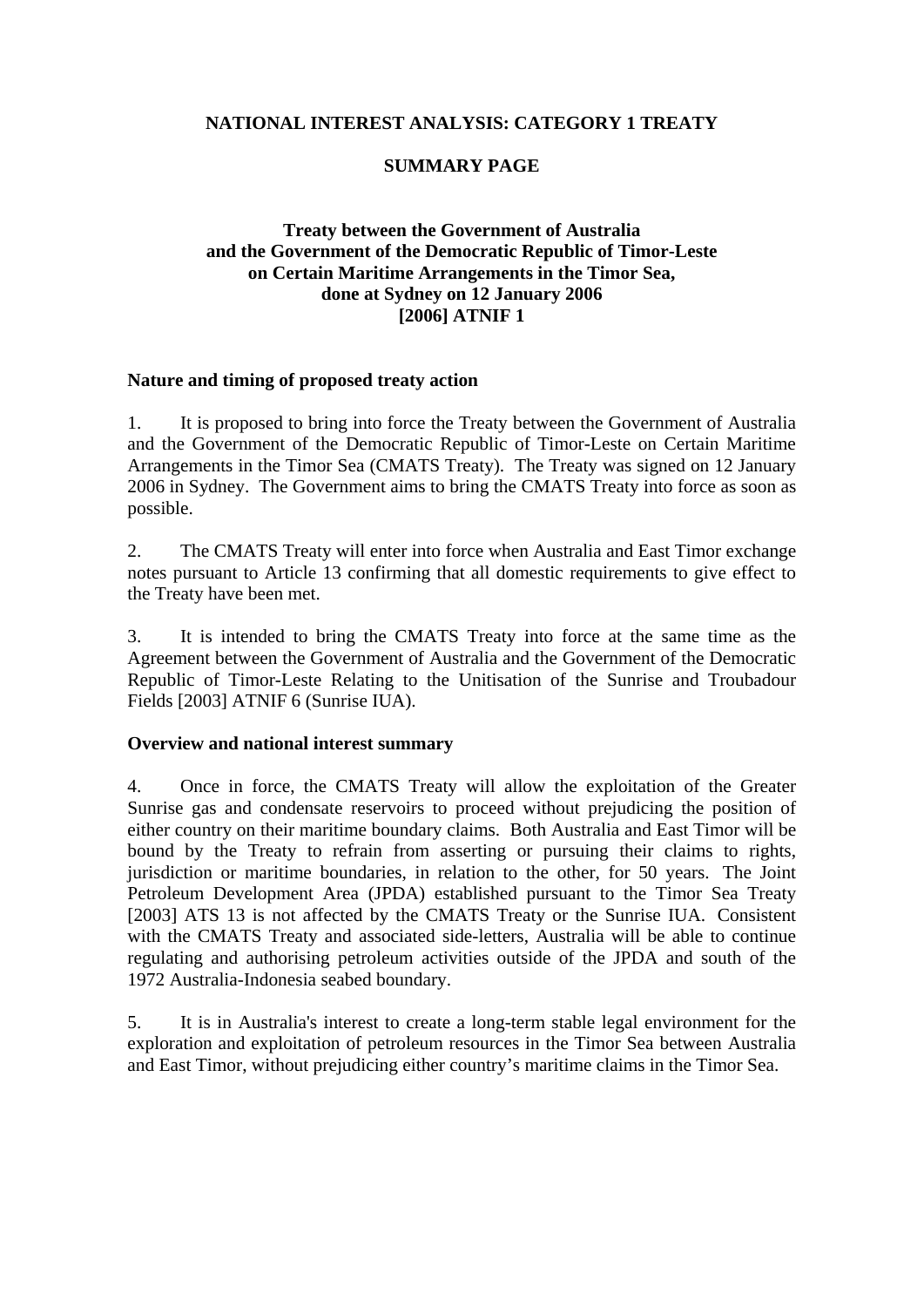#### **Reasons for Australia to take the proposed treaty action**

6. The Timor Sea between northern Australia and East Timor contains proven petroleum resources in the seabed and subsoil. Several petroleum reservoirs extend across the eastern boundary of the JPDA (the Sunrise and Troubadour fields, collectively known as 'Greater Sunrise') and were the subject of the Sunrise IUA.

7. The CMATS Treaty is intended to sit alongside the Timor Sea Treaty and Sunrise IUA. Together they underpin stable legal and fiscal regimes for the exploration and exploitation of petroleum resources in the Timor Sea between Australia and East Timor to the benefit of both countries.

8. The formal apportionment of the Greater Sunrise field under the Sunrise IUA and Timor Sea Treaty was that 20.1% lies in the JPDA and 79.9% is apportioned to Australia, reflecting the geographical location of the fields. This means that, according to East Timor's 90% share of petroleum within the JPDA under the Timor Sea Treaty, East Timor would receive revenues from 18.1% of the Greater Sunrise resource. In the interests of achieving a stable basis for the exploitation of Greater Sunrise for the benefit of both countries, and with regard to our strategic interests in the long term economic stability of East Timor, Australia has agreed under the CMATS Treaty to share equally (50:50) the upstream government revenues from the resource.

9. The Greater Sunrise field is comprised of the Sunrise and Troubadour gas fields and straddles the eastern border of the JPDA. It contains an estimated 295 million barrels of condensate and 8.4 trillion cubic feet (238 billion cubic metres) of gas.

10. Exploitation of the Greater Sunrise resource, and the additional revenue provided under this Treaty, will assist in securing East Timor's development and economic stability. The stable economic development of East Timor is in Australia's interests. According to domestic legislation in East Timor, the revenue from Greater Sunrise would be paid to East Timor's Petroleum Fund. The Fund establishes a means for East Timor to derive a sustainable source of income over the long-term. Once the Greater Sunrise project proceeds, the CMATS Treaty could result in additional revenue for East Timor, over the life of the project, of as much as US\$4 billion above what it could be expected to receive from the apportionment under the Sunrise IUA. The exact benefit to East Timor and Australia will depend on a range of factors including the economics of the project and prevailing market prices for oil and gas.

11. Both Australia and East Timor will be bound by the Treaty to refrain from asserting or pursuing their claims to rights, jurisdiction or maritime boundaries, in relation to the other, for a substantial period. This adds to the stability of the legal regime governing exploitation of Greater Sunrise.

12. Consistent with the CMATS Treaty and associated side-letters, Australia will continue regulating and authorising petroleum activities outside of the JPDA and south of the 1972 Australia-Indonesia seabed treaty.

13. Other elements of the CMATS Treaty include: an independent assessment process at the request of either Party to review the reconciliation of the revenue sharing; East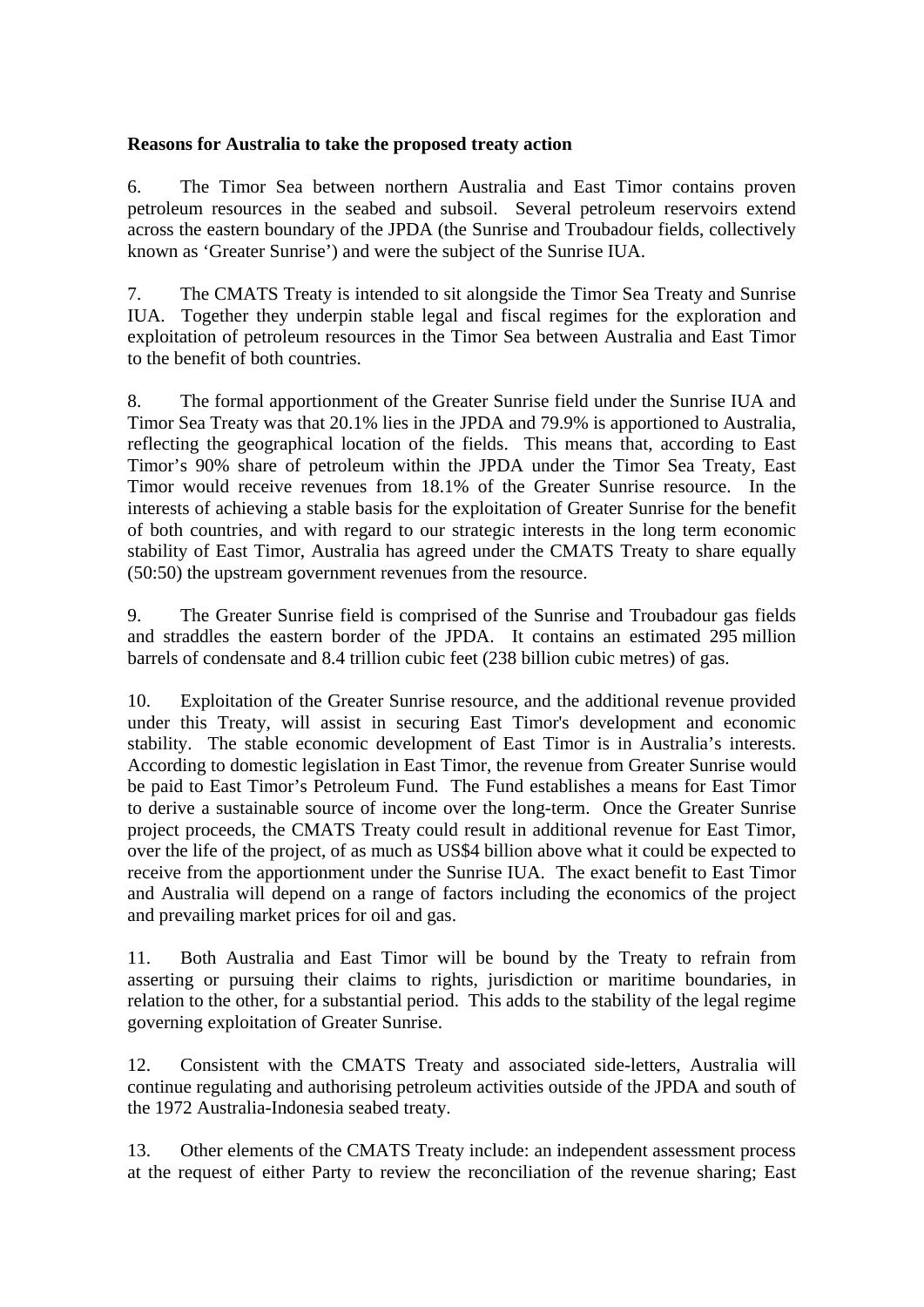Timor continuing to exercise water-column (fisheries) jurisdiction within the JPDA; and the establishment of a Maritime Commission to constitute a focal point for bilateral consultations on Timor Sea issues.

14. The CMATS Treaty implements Australia's obligations under Articles 74 and 83 of the United Nations Law of the Sea Convention [1994] ATS 31, on exclusive economic zone and continental shelf delimitation, to make every effort to enter into provisional arrangements of a practical nature which are without prejudice to the final delimitation.

15. The joint venture partners for Greater Sunrise are Woodside Energy (operator), Shell, ConocoPhillips and Osaka Gas. Woodside has stated that the project is currently stalled pending entry into force of the Sunrise IUA and CMATS Treaty. Production from the field is not likely to occur for several years following entry into force of the CMATS Treaty and Sunrise IUA due to the significant lead time in implementing production plans.

## **Obligations**

16. Article 3 of the CMATS Treaty would amend the Timor Sea Treaty so that it remains in force for the duration of the CMATS Treaty. According to Article 7, the Timor Sea Treaty and Sunrise IUA, together with the CMATS Treaty, would govern the rights and obligations of Australia and East Timor for the exploration and exploitation of the Timor Sea.

17. Article 4 would impose a moratorium on each Party from asserting or pursuing by any means their claims to sovereign rights and jurisdiction and maritime boundaries, in relation to the other. It would include the right of a Party to continue activities, including the regulation and authorisation of existing and new activities, in areas in which its domestic legislation at a specific date authorised petroleum activities. The Parties agreed at signature that Australia had legislation on that date that authorised petroleum activities, in relation to the seabed and subsoil, for areas outside the JPDA and south of the 1972 Australia-Indonesia seabed boundary. The Parties would also be obligated to not raise in any international organisation any matter relating to the delimitation of maritime boundaries in the Timor Sea, nor commence any international dispute settlement proceedings against the other that could result in issues or findings relevant to maritime delimitation in the Timor Sea.

18. Article 5 would oblige the Parties to share equally upstream revenue derived from production of the Greater Sunrise resource. The Article (paragraphs 3 to 6) sets out the details of what constitutes the revenue component for each Party and how it will be determined. The Article (paragraphs 7 to 10) then sets out a procedure of notification of revenue amounts received each quarter and when and how those amounts are to be paid from Australia to East Timor. As the domestically applied taxation rates in each country have a large influence on the total upstream revenue received from the project, each Party would be obliged to inform the other of changes to its taxation policies that would have an impact on the revenue derived from Greater Sunrise, and if requested, consult to resolve the matter. Paragraph 12 provides that the CMATS Treaty, Timor Sea Treaty and Sunrise IUA, and any other documents relating to those treaties existing at the time of the entry into force of the CMATS Treaty, constitute the final financial settlement concerning the exploration and exploitation of the Timor Sea.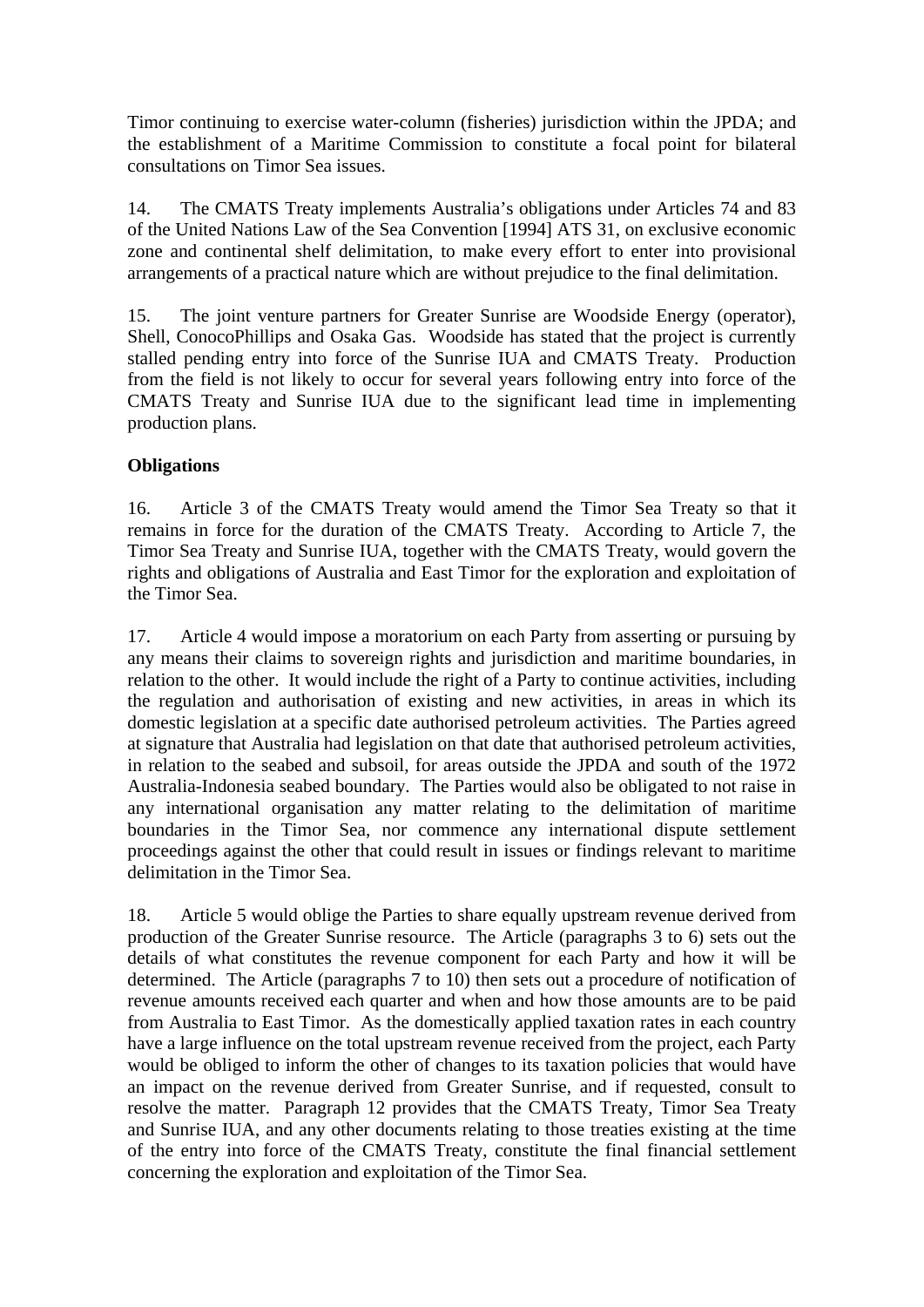19. Article 6 and Annex I provide for an independent assessment process, at the option of either Party, to review the revenue calculations made under Article 5. Where an assessment process was used, the Parties would be obliged to implement the assessor's conclusions. Disputes over the CMATS Treaty more generally are to be settled by negotiations or consultations (Article 11).

20. Article 8 formalises the arrangements over water-column (including fisheries) jurisdiction in the JPDA that are, in practice, already in place. Pending a permanent delimitation of the exclusive economic zone, Australia has, without prejudice to its claim, exercised water column jurisdiction only up to the point of equidistance between the coastlines of the two countries which corresponds with the southern edge of the JPDA. Article 8 does not result in a formal maritime delimitation of the exclusive economic zone boundary between the two countries. Pending such delimitation, East Timor will continue to exercise water-column jurisdiction within the JPDA.

21. Article 9 will establish a Maritime Commission constituted by Australia and East Timor, which will facilitate bilateral consultations on maritime matters of interest to the Parties, including on maritime security, the protection of the marine environment and management of natural resources.

22. Under Article 10, the Parties have agreed to not re-determine the apportionment ratio of the Greater Sunrise field (discussed in paragraph 8 above).

23. Article 12 provides that the period of the CMATS Treaty is 50 years from its entry into force, or five years after Greater Sunrise exploitation ceases, whichever is the earlier. If the CMATS Treaty is terminated, and production subsequently takes place, the treaty would automatically come back into force.

## **Implementation**

24. No legislation is required to implement the obligations of the CMATS Treaty at this stage. All of the provisions can be implemented through executive and administrative actions by the Government. Once production of Greater Sunrise commences, appropriation legislation will be required in order to transfer revenue to East Timor in accordance with Article 5.

25. No changes to the existing roles of the Commonwealth or the States and Territories will arise as a consequence of implementing the CMATS Treaty.

## **Costs**

26. The costs for implementing the administrative arrangements under the CMATS Treaty can be met from existing resources. Once Greater Sunrise is being exploited, the CMATS Treaty will involve transfers of revenue to East Timor from Australia to ensure East Timor's share is increased to half of the total upstream revenues. It is difficult to predict the amounts this will involve due to the uncertain economics of the project and the variable market prices of oil and gas. On Government predictions, it will involve transfers to East Timor of around \$4 billion over the expected 30-year life of the project.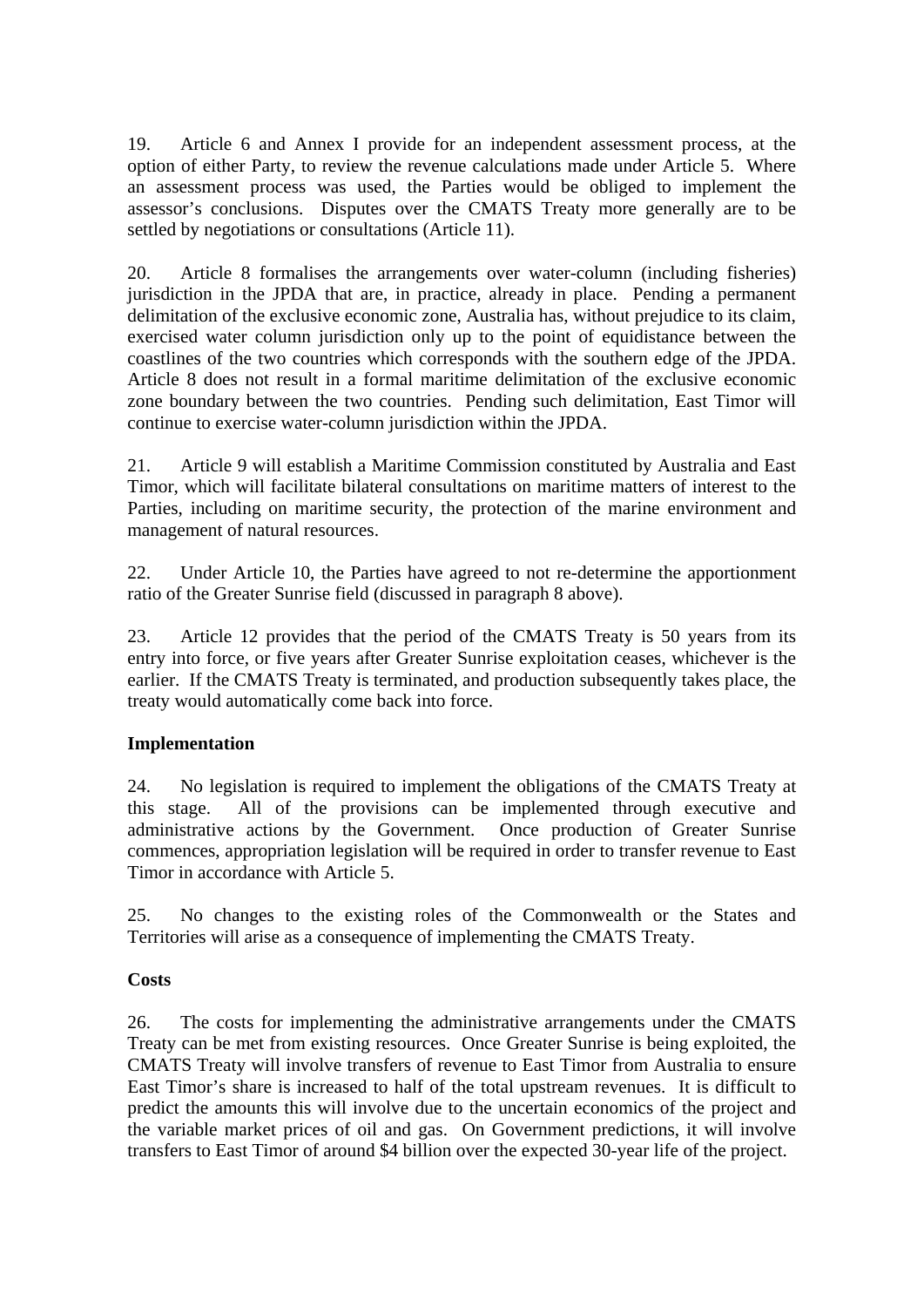# **Regulation Impact Statement**

27. The Office of Regulation Review (Productivity Commission) has been consulted and confirms that a Regulation Impact Statement is not required.

# **Future Treaty Action**

28. It is proposed to bring the Sunrise IUA into force at the same time as the CMATS Treaty.

29. The CMATS Treaty does not deal expressly with amendment, but, in accordance with international treaty law, it could be amended by agreement between the Parties. Such amendments would be subject to Australia's domestic treaty processes before entering into force.

30. No future legally binding instruments connected with the CMATS Treaty are envisaged.

# **Withdrawal or Denunciation**

31. According to Article 12, the CMATS Treaty may only be terminated by a Party in two circumstances: if a development plan for Greater Sunrise has not been approved in accordance with the Sunrise IUA within six years of the entry into force of the Treaty; or production from Greater Sunrise has not commenced within ten years of the entry into force of the Treaty. If either of these circumstances occur, and a Party notifies the other that it wishes to terminate the Treaty, then the Treaty ceases to be in force three months following notification. A termination initiated by the Australian Government would be subject to the domestic treaties process.

32. Under paragraph 4 of Article 12, several provisions would survive termination of the Treaty.

## **Contact Details**

Sea Law, Environment Law and Antarctic Policy Section International Legal Branch Department of Foreign Affairs and Trade.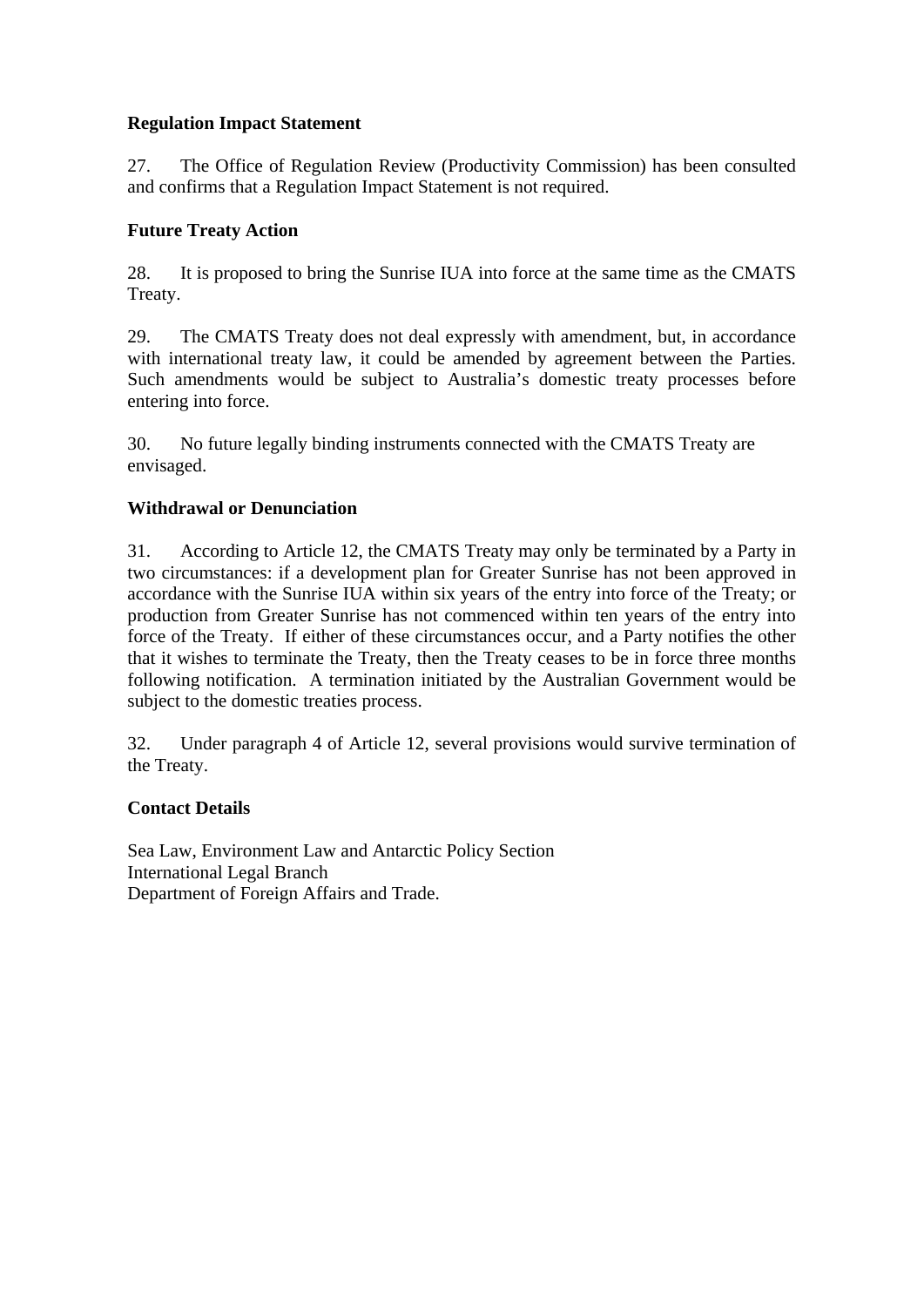#### **Treaty between the Government of Australia and the Government of the Democratic Republic of Timor-Leste on Certain Maritime Arrangements in the Timor Sea, done at Sydney on 12 January 2006 [2006] ATNIF 1**

#### **CONSULTATION**

1. The Treaty on Certain Maritime Arrangements in the Timor Sea is unlikely to have any general impact on businesses or Government agencies in Australia, other than facilitating the development of Greater Sunrise.

2. States and Territories were consulted through the Commonwealth-State/Territory (Officials') Standing Committee on Treaties (SCOT). The CMATS Treaty was included on the treaties schedules sent to SCOT representatives before their meetings in September 2004, February and July 2005, and February and August 2006. No comments with respect to this treaty were registered by this Committee.

3. Commonwealth agencies, led by the Department of Foreign Affairs and Trade (DFAT) and including the Attorney-General's Department, Department of Industry, Tourism and Resources (DITR), Treasury and the Department of Finance and Administration, participated actively in eight rounds of negotiations from April 2004 until November 2005.

4. Inter-departmental committee meetings were held regularly between DFAT, the Department of the Prime Minister and Cabinet, DITR, Department of Finance and Administration, Attorney-General's Department and the Treasury. Separate consultations were held with the Department of Agriculture, Fisheries and Forestry regarding Article 8.

5. Consultations regarding the negotiations were held on 15 December 2005 with the Joint Venture partners of the Greater Sunrise project (Woodside, ConocoPhillips, Shell and Osaka Gas) at the Department of Industry, Tourism and Resources. Regular contact is maintained with the Greater Sunrise operator, Woodside, by DFAT and DITR regarding the development of negotiations.

6. On 1 December 2005, Mr Downer stated in Parliament that negotiations with East Timor on the Treaty had finished. Immediately after the Treaty was signed in Sydney on 12 January 2006 the Treaty was made available to the media and published on the DFAT web site along with a comprehensive fact sheet.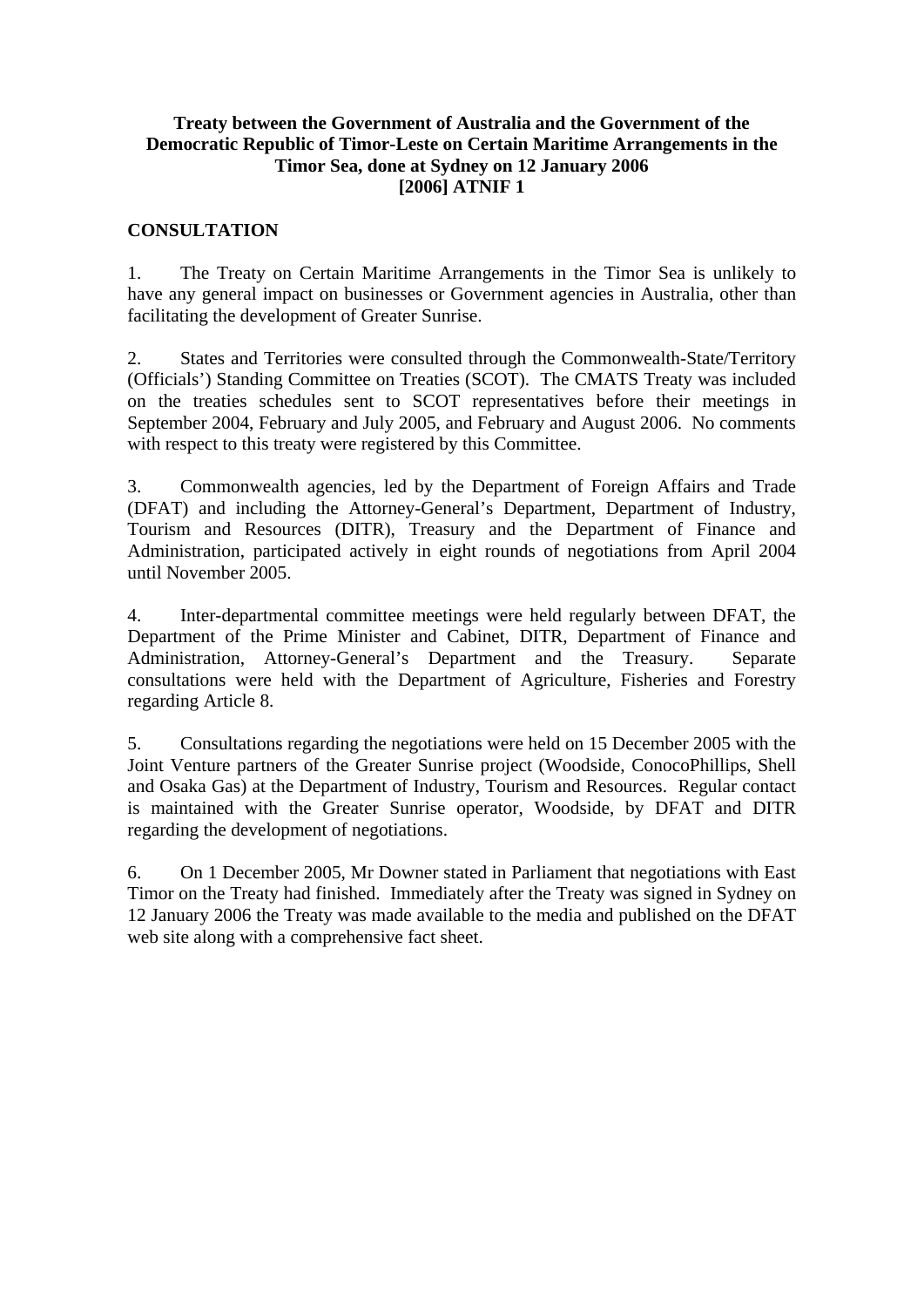# **Political Brief on East Timor**

## **Political Situation**

1. East Timor achieved independence as The Democratic Republic of Timor-Leste on 20 May 2002. Prior to that, East Timor was subject to Portuguese colonisation that began in the early 16th century, Japanese occupation during World War Two and, finally, Indonesian invasion and annexation in 1975. Independence followed the August 1999 United Nations (UN)-sponsored ballot. Before 1999, East Timor's only other attempt at formal independence was the late-1975 declaration of independence by the Fretilin party, in the brief hiatus between Portuguese and Indonesian rule.

2. Prime Minister José Ramos-Horta is the Head of Government (replacing Mari Alkatiri on 14 July 2006) and President Xanana Gusmão has been the Head of State since independence. Fretilin, the dominant political party, holds 55 out of 88 seats in the Parliament. National presidential and parliamentary elections are scheduled to take place in 2007.

3. Since 1999, there have been five consecutive UN missions operating in East Timor: the United Nations Mission in East Timor (UNAMET); the United Nations Transitional Administration in East Timor (UNTAET); the United Nations Mission of Support to East Timor (UNMISET); the United Nations Office in East Timor (UNOTIL); and, currently, the United Nations Integrated Mission in East Timor (UNMIT). UNMIT's mandate includes a focus on policing functions and police training, political and community reconciliation, assistance for the upcoming national elections and humanitarian relief services.

4. Australia contributes significantly to UNMIT, especially through the provision of police. Australia also leads the international security forces that were invited by the East Timorese Government to help restore stability following the unrest in April/May 2006. The international security forces operate independently from but complementary to UNMIT. Despite the restoration of stability, the security situation is likely to remain fragile in the lead up to the 2007 national elections and beyond.

## **Economic Situation**

5. East Timor's economy has shown positive signs recently, with Gross Domestic Product (GDP) growth of 2.3% in 2005 (an increase from 0.3% in 2004). The International Monetary Fund (IMF) estimated GDP growth would be a modest 0.9% in 2006. GDP growth can be attributed to increased hydrocarbon revenues from the Timor Sea and a rebound in world coffee prices. The development of public, private and civil sectors (especially areas such as governance and labour-force capacity), which is required to facilitate broad-based economic growth, will be key long-term challenges for the East Timorese Government and international donor community.

6. In 2005-06, East Timor ranked as Australia's 110th largest trading partner, with total merchandise trade valued at around \$18.5 million. Australian exports to East Timor were valued at \$18.0 million.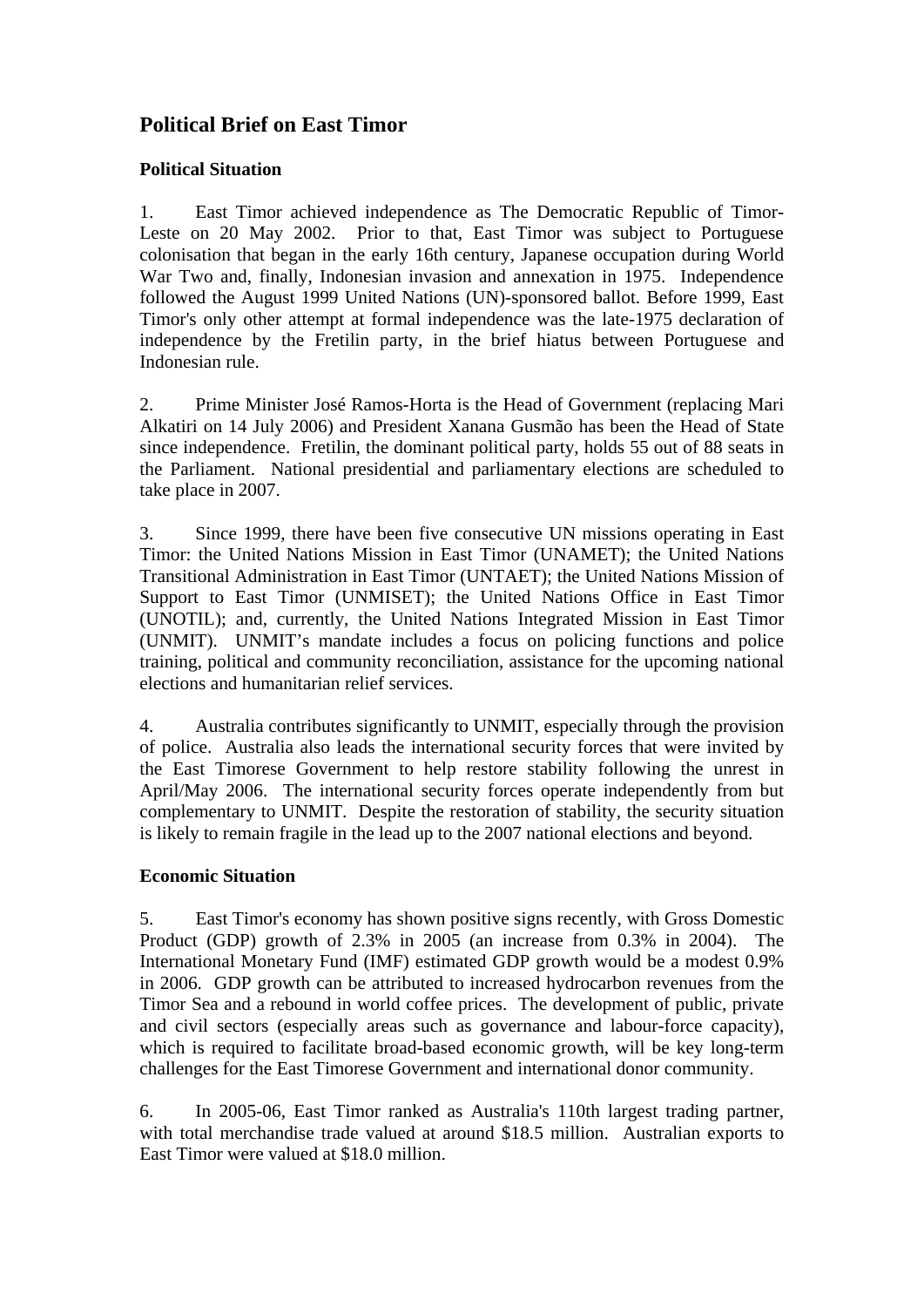## **Bilateral Relationship**

7. Australia was in the front line of support for East Timor's transition to independence, including our role in the first UN monitoring mission, UNAMET. Australia also led the multinational international force to East Timor (INTERFET), which restored security in East Timor following the 1999 post-ballot violence, and played a leading role in UNMISET. Since 1999 Australia has provided over \$3 billion in security, policing, development and other assistance.

8. As a close neighbour, Australia is committed to assisting East Timor's development and will continue to provide core support to facilitate East Timor's transition to a stable and democratic nation. The overarching goal of Australia's future development cooperation program is to assist the East Timorese Government achieve stability and prosperity. Australia's development assistance in 2006-07 will be at least \$44 million. Australia's development cooperation strategy focuses on three priorities - a government that can budget for and deliver basic services to its people, particularly those in rural areas; a professional police force; and a legal and judicial system that supports law and order and a secure environment. Australia also provides capacity building assistance for the East Timor police force and is a lead donor in the development of the East Timor Defence Force.

9. As a sign of Australia's commitment to helping strengthen East Timor's security and stability, Australia and East Timor have signed: a Memorandum of Understanding (MOU) in October 2006 on security arrangements within the Joint Petroleum Development Area; an MOU on Cooperation to Combat International Terrorism in August 2003; and two MOUs on combating illegal immigration and people smuggling in February 2002.

February 2007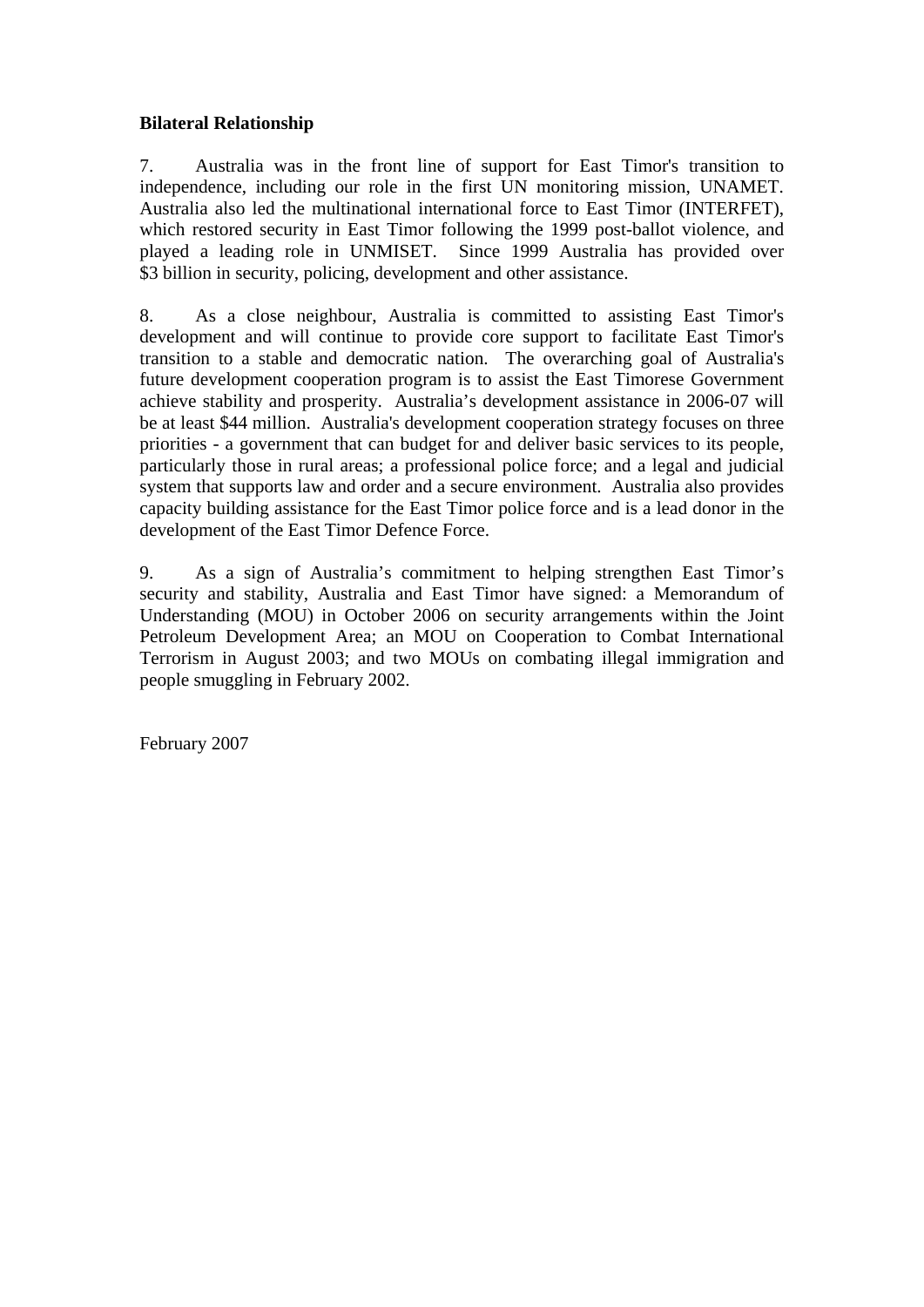

# **EAST TIMOR**

| Dili                          |
|-------------------------------|
| 14,874 sq km                  |
| Portuguese, Tetum             |
| 0.9 million (2005)            |
| A\$1 = US\$0.75088 (July 2006 |
|                               |

*General information: Fact sheets are updated biannually; May and September*

#### **Head of State:**

**Surface area:** 14,874 sq km H.E. President Kay Rala Xanana Gusmao

#### **Head of Government:**

Frime Minister Dr José Ramos-Horta

| <b>Recent economic indicators:</b> | 2001  | 2002   | 2003   | 2004  | 2005(a) | 2006(b) |
|------------------------------------|-------|--------|--------|-------|---------|---------|
| GDP (US\$m) (current prices):      | 368   | 343    | 336    | 340   | 355     | 378     |
| GDP PPP $(US$m)$ $(c)$ :           | 1.707 | 1.620  | 1,551  | 1.621 | 1.704   | 1,824   |
| GDP per capita (US\$):             | 443   | 398    | 374    | 370   | 378     | 393     |
| GDP per capita PPP (US\$) (c):     | 2,056 | 1,877  | 1.728  | 1,765 | 1,813   | 1,898   |
| Real GDP growth (% change YOY):    | 16.6  | $-6.7$ | $-6.2$ | 1.8   | 3.2     | 5.0     |
| Current account balance (US\$m):   | 49    | 35     | 19     | 131   | 292     | 412     |
| Current account balance (% GDP):   | 13.2  | 10.2   | 5.8    | 40.4  | 88.3    | 123.5   |
| Goods exports (% GDP):             | 1.1   | 1.7    | 2.2    | 2.3   | 2.3     | n.a.    |
| Inflation (% change YOY):          | 3.6   | 4.8    | 7.1    | 3.3   | 0.9     | 2.0     |

**Australia's merchandise trade with East Timor Australia's merchandise exports to East Timor Real GDP growth**





Primary STMs ETMs Other

#### *Australia's trade relationship with East Timor (d):*

| Australian merchandise trade with East Timor, 2005-06: |    | Total share: | Rank: | Growth (yoy): |
|--------------------------------------------------------|----|--------------|-------|---------------|
| Exports to East Timor (A\$m):                          | 18 | $0.0\%$      | 92nd  | $-28.6%$      |
| Imports from East Timor (A\$m):                        |    | 0.0%         | 144th | $-34.5%$      |
| Total trade (exports + imports) (A\$m):                | 19 | 0.0%         | 110th | $-28.8%$      |

| Major Australian exports*, 2005-06 (A\$m):                                              |   | Major Australian imports, 2005-06 (A\$m): |     |
|-----------------------------------------------------------------------------------------|---|-------------------------------------------|-----|
| Refined petroleum                                                                       | 2 | Coffee and coffee substitutes             | 408 |
| Passenger motor vehicles                                                                |   | Crustaceans                               | 86  |
| Non-alcoholic beverages                                                                 |   | "Hard" fixed vegetable fats & oils        | 66  |
| Motor vehicles for transporting goods                                                   |   | Pearls and gems                           | 22  |
| *Includes A\$6.7m of confidential items and special transactions, 37% of total exports. |   |                                           |     |
| Augtralia's trade in convices with East Timer, 2005.                                    |   | Tatal above.                              |     |

| Australia's trade in services with East Timor, 2005: |      | Total share: |
|------------------------------------------------------|------|--------------|
| Exports of services to East Timor (A\$m):            | n.a. | n.a.         |
| Imports of services from East Timor (A\$m):          | n.a. | n.a.         |

#### *East Timor's global merchandise trade relationships:*

| East Timor's principal export destinations, 2004: |               | East Timor's principal import sources, 2004: |   |           |         |
|---------------------------------------------------|---------------|----------------------------------------------|---|-----------|---------|
|                                                   | Australia     | 41.7%                                        |   | Indonesia | 42.8%   |
| 2                                                 | Japan         | 22.8%                                        |   | Australia | 24.8%   |
| 3                                                 | Portugal      | 12.4%                                        |   | Singapore | 11.2%   |
| 4                                                 | United States | 4.1%                                         | Δ | Vietnam   | $3.6\%$ |

*Compiled by the Market Information and Analysis Section, DFAT, using the latest data from the ABS, the IMF and various international sources.*

(a) all recent data subject to revision; (b) IMF forecast; (c) PPP is purchasing power parity. (d) Total may not add due to rounding. n.a. Data not available.